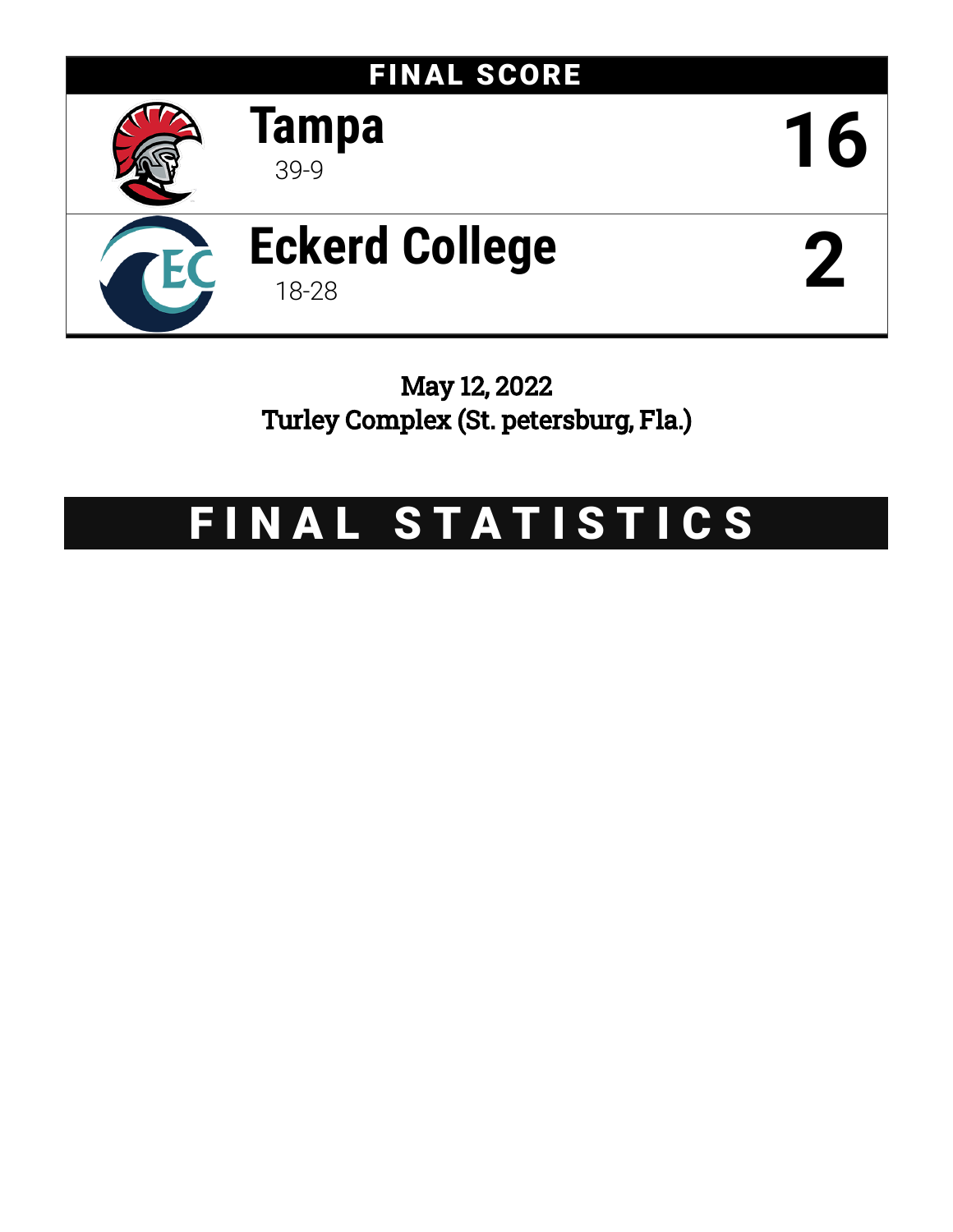# **Official Box Score - Final Tampa at Eckerd College 5/12/2022 at Turley Complex (St. petersburg, Fla.)**



# **Tampa 16 (39-9)**

# **Eckerd College 2 (18-28)**

| #     | Player                  | Pos            | ab          |    |              | h rbi bb |          |   | k po |             | a lob | #  | <b>Player</b>  |   |   | Pos            | ab | r        | h  |   | rbi bb |            | k po |    | a lob    |
|-------|-------------------------|----------------|-------------|----|--------------|----------|----------|---|------|-------------|-------|----|----------------|---|---|----------------|----|----------|----|---|--------|------------|------|----|----------|
| 8     | Lala                    | сf             | 6           | 2  |              | 2        | $\Omega$ | 0 | 2    | 0           | 0     | 4  | <b>Burke</b>   |   |   | сf             | 3  | 0        |    |   |        |            | 2    | 0  | $\Omega$ |
| 6     | Cadenas                 | ph/cf          | $\mathbf 0$ | 0  | 0            | 0        |          | 0 | 0    | $\mathbf 0$ | 0     | 9  | Nunez          |   |   | dh             | 3  |          |    | 0 |        |            | 0    | 0  | 2        |
| 2     | D. Ehrhard              | c/ss           | 5           |    |              |          |          |   |      | 5           | 3     | 3  | Donofrio       |   |   | Зb             | 4  |          |    |   |        |            |      |    |          |
| 26    | D. Sullivan             | 1 <sub>b</sub> | 3           |    |              |          |          | 0 | 8    |             | 0     | 26 | Cox            |   |   | rf             | 4  | $\Omega$ |    |   |        |            | 3    | 0  |          |
| 23    | Malcom                  | 1b             |             | 0  |              | 0        |          |   | 2    | 0           | 0     |    | <b>Ballard</b> |   |   | SS             | 4  | 0        | O  | 0 |        |            |      | 4  | 2        |
| 11    | JD Urso                 | SS             |             |    |              |          |          |   |      |             | 0     | 25 | Andriole       |   |   | 1 <sub>b</sub> | 3  |          |    |   |        |            | 9    | 2  |          |
| 16    | Jorgensen               | 2 <sub>b</sub> | 4           |    |              |          |          |   |      |             | 4     | 27 | Gutcher        |   |   | с              | 3  |          |    |   |        |            | 5    | 0  |          |
| 19    | Cumbo                   | rf             | 4           |    |              |          | 0        | 0 | 0    | 0           | 3     | 2  | Pfeil          |   |   | lf             | 4  | $\Omega$ |    | 0 | 0      |            |      | 0  | 0        |
| 31    | Knutson                 | lf             |             |    |              |          |          |   |      |             | 2     | 6  | Wike           |   |   | 2 <sub>b</sub> | 4  | 0        | 0  | 0 | 0      |            | 3    | 3  |          |
| 0     | Lyons                   | 2 <sub>b</sub> | 3           |    |              |          |          |   |      |             | 0     |    | <b>Totals</b>  |   |   |                | 32 | 2        | 5  | 2 | 2      | 11         | 27   | 11 | 7        |
| 25    | Rulli                   | С              | 0           | 0  | 0            | 0        | 0        | 0 | 0    | 0           |       |    |                |   |   |                |    |          |    |   |        |            |      |    |          |
| 10    | Lorenzo                 | dh             |             |    |              |          |          | 0 |      | 0           | 2     |    |                |   |   |                |    |          |    |   |        |            |      |    |          |
| 28    | Schlichte               | dh             |             |    |              |          |          |   |      | 0           | 0     |    |                |   |   |                |    |          |    |   |        |            |      |    |          |
| 29    | Glancy                  | lf/rf          | 5           |    |              |          |          |   | 4    | $\Omega$    | 0     |    |                |   |   |                |    |          |    |   |        |            |      |    |          |
| 9     | Nunez                   | 3b             | 4           |    |              | 3        |          |   | 0    | 3           |       |    |                |   |   |                |    |          |    |   |        |            |      |    |          |
| 41    | Farina                  | ph/3b          | $\mathbf 0$ | 0  | 0            |          | 0        | 0 | 0    | 0           | 0     |    |                |   |   |                |    |          |    |   |        |            |      |    |          |
|       | Totals                  |                | 42          | 16 | 16           | 13       | 14       | 5 | 22   | 14          | 15    |    |                |   |   |                |    |          |    |   |        |            |      |    |          |
|       | <b>Score by Innings</b> |                | 1           |    | $\mathbf{2}$ |          | 3        |   | 4    |             | 5     | 6  | 7              | 8 | 9 |                | R  |          | н  |   | Е.     | <b>LOB</b> |      |    |          |
| Tampa |                         |                | 5           |    | 0            |          | 0        |   | 0    |             | 4     | 0  | 0              | 5 | 2 |                | 16 |          | 16 |   | 2      | 15         |      |    |          |
|       | <b>Eckerd College</b>   |                |             |    | 1            |          | 0        |   | 0    |             | 0     | 0  | 0              | 0 | 0 |                | 2  |          | 5  |   | 2      | 7          |      |    |          |

*E* - Jorgensen ; Cumbo ; Cox ; Wike ; *DP* - Tampa 0; Eckerd College 0.

*RBI* - Lala 2 ; D. Ehrhard 2 ; D. Sullivan ; JD Urso ; Jorgensen ; Cumbo ; Glancy ; Nunez 3 ; Farina ; Burke (15) ; Cox (31) ; *2B* - Cumbo ; *KL* - Schlichte ; Nunez ; Burke ; Andriole ; Wike ; *HBP* - Burke (16) ; Gutcher (6) ; *SF* - D. Sullivan ; Farina ; *LOB* - Tampa 15; Eckerd College 7.

| UT           |               |  |          |                |    |                | iphrerbbk bfab | np   |    | ECB         |                       |  |               |                |     |        | iphrerbbk bfab np |                |
|--------------|---------------|--|----------|----------------|----|----------------|----------------|------|----|-------------|-----------------------|--|---------------|----------------|-----|--------|-------------------|----------------|
| 21 Long      |               |  |          | 4.0 3 2 1 1 4  |    | 18             | 15             | - 67 | 5. | Durham      | 4.1 9 9               |  |               |                | 4 1 | 27     | 23                | - 96           |
| 14 Sereda    | 1.0 1 0       |  | $\Omega$ | 0 <sub>1</sub> |    | $\overline{4}$ |                | 4 15 | 31 | Venditti    | $2.2 \t3 \t0$         |  | $\Omega$      |                |     | 2 1 13 | 10                | - 35           |
| 24 Forsyth   | 1.0 0 0       |  | $\Omega$ |                |    |                |                |      |    | 19 Lashley  | $0.2 \, 3 \, 5$       |  | 4             | 4 2            |     | - 9    | - 5               | - 43           |
| 33 Ross      | 1.0 0 0       |  | $\Omega$ | 0 <sub>2</sub> |    | 3              | - 3            | -13  |    | 35 Reynolds | $0.1 \t0 \t0$         |  | 0             | 0 <sub>0</sub> |     | 1      | 1 5               |                |
| 17 D'Emo     | 1.0 0 0       |  | $\Omega$ |                | 10 | 4              | -3             | - 25 | 13 | Dunnam      | $0.1$ 1 2             |  | $\mathcal{P}$ | 40             |     | -6     | $\overline{1}$    | - 37           |
| 43 D. Martin | $1.0 \t1 \t0$ |  | $\Omega$ | 0 <sub>3</sub> |    | 4              | 4              | - 17 |    | 8 Colon     | $0.2 \quad 0 \quad 0$ |  | 0             | 0 <sub>1</sub> |     |        |                   | $\overline{7}$ |

Win - Sereda(2-1). Loss - Durham(2-5). Save - None.

*WP* - Long ; Sereda ; Durham 2 (6) ; Lashley 2 (3) ; Dunnam (5) ; *HB* - Long 2 ; *SFA* - Venditti ; Dunnam ;

*Inherited runners/scored* - Venditti 2/2; Reynolds 2/0; Colon 3/0; *Groundouts/Flyouts* - Long 4/4; Sereda 0/2; Forsyth 1/1; Ross 1/0; D'Emo 2/1; D. Martin 0/0; Durham 8/4; Venditti 5/2; Lashley 0/0; Reynolds 0/1; Dunnam 0/1; Colon 1/0; *PItches/strikes* - Long 67/44; Sereda 15/11; Forsyth 7/6; Ross 13/10; D'Emo 25/16; D. Martin 17/12; Durham 96/59; Venditti 35/19; Lashley 43/21; Reynolds 5/4; Dunnam 37/17; Colon 7/6;

Umpires - HP: ; 1B: ; 2B: ; 3B: . Start: 6:00 PM. Duration: 3:20. Attendance: 134 Weather: 83 Mostly Sunny, Slight Breeze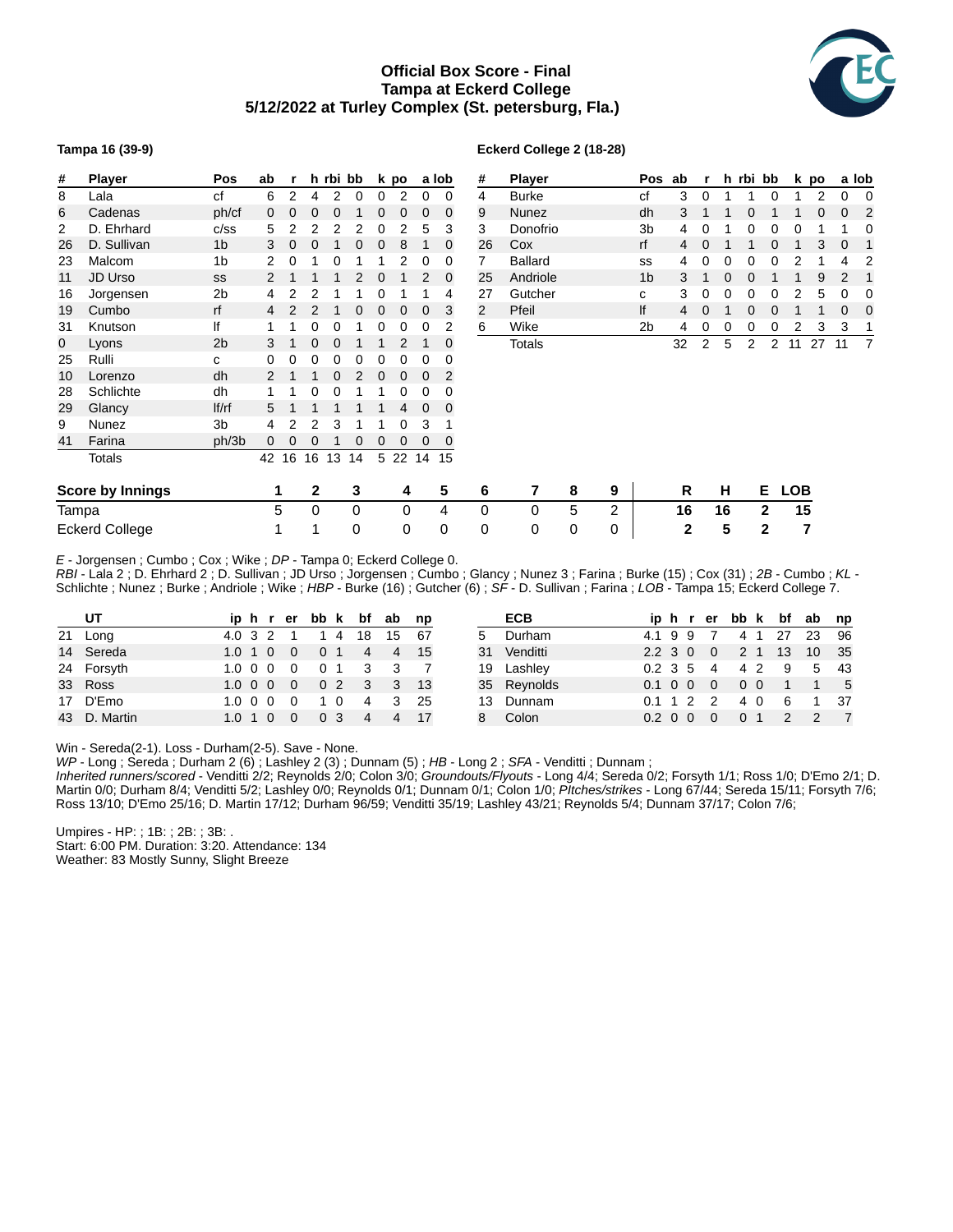

**This Inning R H E L**<br> **CCB 1 1 0 2**<br> **ECB 1 1 0 2** UT 0 1 0<br>ECB 1 1 0

ECB

| <b>Score by Innings</b> |  | 4 | 5 | - 6 | 78 |     | 9 <sup>1</sup> | R H E LOB  |  |
|-------------------------|--|---|---|-----|----|-----|----------------|------------|--|
| Tampa                   |  |   | 4 |     |    | - 5 |                | 16 16 2 15 |  |
| <b>Eckerd College</b>   |  |   |   |     |    |     |                | 5 2 7      |  |

### **Tampa starters:**

8/cf/Lala; 2/c/D. Ehrhard; 26/1b/D. Sullivan; 11/ss/JD Urso; 19/rf/Cumbo; 0/2b/Lyons; 10/dh/Lorenzo; 29/lf/Glancy; 9/3b/Nunez; 21/p/Long;

#### **Eckerd College starters:**

4/cf/Burke; 9/dh/Nunez; 3/3b/Donofrio; 26/rf/Cox; 7/ss/Ballard; 25/1b/Andriole; 27/c/Gutcher; 2/lf/Pfeil; 6/2b/Wike; 5/p/Durham;

| 1st Inning                                                                                                               |             |              |             |              |          |
|--------------------------------------------------------------------------------------------------------------------------|-------------|--------------|-------------|--------------|----------|
| Top of 1st - UT batting                                                                                                  | This Inning | R            | H           | Е            | <b>L</b> |
| Lala singled to left center (1-0 B).                                                                                     | UT          | 5            | $5 \quad 1$ |              | 3        |
| D. Ehrhard singled through the left side (1-0 B); Lala advanced to second.                                               | <b>ECB</b>  | $\mathbf{1}$ | 2           | $\mathbf{1}$ | 1        |
| D. Sullivan flied out to cf (2-2 FBKFB); Lala advanced to third.                                                         |             |              |             |              |          |
| JD Urso singled through the left side, RBI (0-0); D. Ehrhard advanced to second; Lala scored.                            |             |              |             |              |          |
| JD Urso advanced to second on a wild pitch; D. Ehrhard advanced to third on a wild pitch.                                |             |              |             |              |          |
| Cumbo reached on a throwing error by 2b, RBI (0-2 KFF); JD Urso advanced to third, scored on the                         |             |              |             |              |          |
| error; D. Ehrhard scored on the error.                                                                                   |             |              |             |              |          |
| Cumbo advanced to second on a wild pitch.                                                                                |             |              |             |              |          |
| Lyons walked (3-2 KBKBBFB).                                                                                              |             |              |             |              |          |
| Lorenzo singled to left field (0-0); Lyons advanced to second; Cumbo advanced to third.                                  |             |              |             |              |          |
| Glancy reached on a fielder's choice to second base, RBI (0-1 S); Lorenzo out at second 2b to ss;                        |             |              |             |              |          |
| Lyons advanced to third; Cumbo scored, unearned.                                                                         |             |              |             |              |          |
| Nunez walked (3-2 FBBBKB); Glancy advanced to second.                                                                    |             |              |             |              |          |
| Lala singled to third base, RBI (1-1 FB); Nunez advanced to second; Glancy advanced to third;<br>Lyons scored, unearned. |             |              |             |              |          |
| D. Ehrhard fouled out to rf (1-1 BK).                                                                                    |             |              |             |              |          |
|                                                                                                                          |             |              |             |              |          |
| Bottom of 1st - ECB batting                                                                                              |             |              |             |              |          |
| Burke hit by pitch (0-0).                                                                                                |             |              |             |              |          |
| Burke out at first p to 1b to 2b to 1b, picked off.                                                                      |             |              |             |              |          |
| Nunez singled to right field, advanced to third on a fielding error by rf (2-2 BBKK).                                    |             |              |             |              |          |
| Donofrio grounded out to 3b (0-0).                                                                                       |             |              |             |              |          |
| Cox singled to third base, RBI (3-2 BBBKK); Nunez scored, unearned.                                                      |             |              |             |              |          |
| Ballard struck out swinging, out at first c to 1b (1-2 KBF).                                                             |             |              |             |              |          |
|                                                                                                                          |             |              |             |              |          |
|                                                                                                                          |             |              |             |              |          |
|                                                                                                                          |             |              |             |              |          |
|                                                                                                                          |             |              |             |              |          |

| 2nd Inning                                                        |  |
|-------------------------------------------------------------------|--|
| Top of 2nd - UT batting                                           |  |
| D. Sullivan lined out to 2b (0-0).                                |  |
| JD Urso walked (3-1 KBBBB).                                       |  |
| Cumbo doubled to right field (1-1 FB); JD Urso advanced to third. |  |
| Lyons struck out swinging (3-2 BFBFBS).                           |  |
| Lorenzo out at first 1b to $p(0-2 KF)$ .                          |  |

Bottom of 2nd - ECB batting Andriole walked (3-2 BBFBKB). Gutcher hit by pitch (2-1 BBS); Andriole advanced to second. Pfeil struck out swinging (2-2 KBSBFF). Wike reached on a fielder's choice to shortstop (0-2 FSF); Gutcher out at second ss to 2b; Andriole advanced to third. **Burke singled down the lf line, RBI (0-2 KS); Wike advanced to second; Andriole scored.** Nunez struck out swinging, out at first c to 1b (1-2 FFB).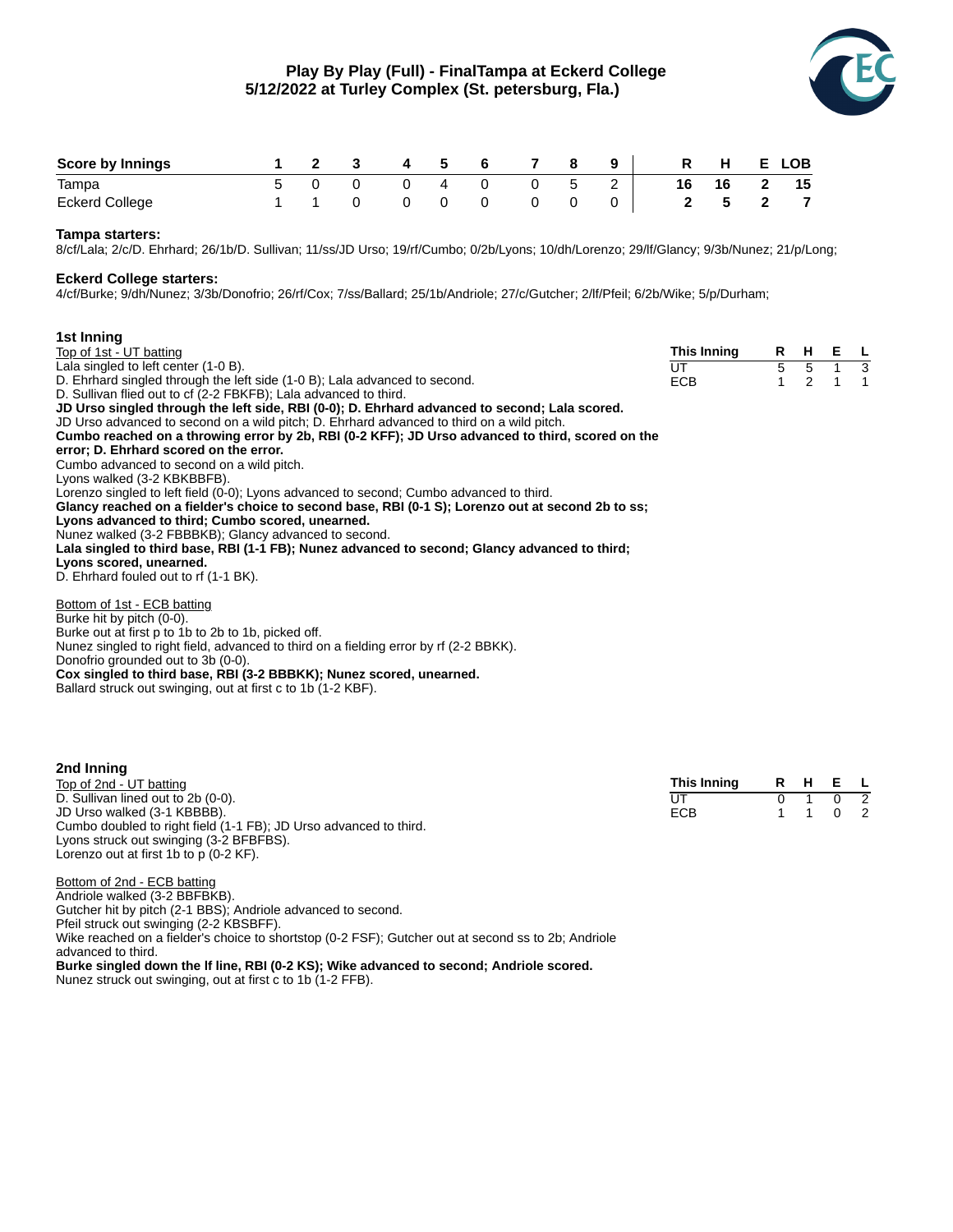#### **3rd Inning**

Top of 3rd - UT batting Glancy grounded out to 1b unassisted (1-0 B). Nunez out at first 1b to p (2-1 BBK). Lala grounded out to  $p$  (0-1 K).

| This Inning | R | н |   |  |
|-------------|---|---|---|--|
| UT          |   |   |   |  |
| ECB         | n |   | O |  |

Bottom of 3rd - ECB batting Donofrio grounded out to 3b (0-1 K). Cox flied out to lf (2-1 KBB). Ballard struck out swinging, reached first on a wild pitch (2-2 BKBK). Andriole flied out to If  $(0-1 K)$ .

| 4th Inning                              |             |  |  |                                   |  |  |  |  |  |  |  |  |
|-----------------------------------------|-------------|--|--|-----------------------------------|--|--|--|--|--|--|--|--|
| Top of 4th - UT batting                 | This Inning |  |  | R H E L                           |  |  |  |  |  |  |  |  |
| D. Ehrhard grounded out to 2b (2-0 BB). |             |  |  | $\begin{matrix}0&0&0\end{matrix}$ |  |  |  |  |  |  |  |  |
| D. Sullivan flied out to If (0-0).      | <b>ECB</b>  |  |  | $0\quad 0\quad 0\quad 0$          |  |  |  |  |  |  |  |  |
| JD Urso grounded out to ss (1-1 BK).    |             |  |  |                                   |  |  |  |  |  |  |  |  |

Bottom of 4th - ECB batting Gutcher flied out to If (1-1 FB). Pfeil grounded out to ss (1-1 BK). Wike flied out to cf (0-2 FK).

| วแเ แแแเเน                                                                                    |             |  |                 |  |
|-----------------------------------------------------------------------------------------------|-------------|--|-----------------|--|
| Top of 5th - UT batting                                                                       | This Inning |  | R H E L         |  |
| Cumbo singled through the right side (1-1 BF).                                                | U٦          |  | 4 5 0 3         |  |
| Lyons grounded out to ss (1-2 FSFB); Cumbo advanced to second.                                | <b>ECB</b>  |  | $0 \t1 \t0 \t1$ |  |
| Lorenzo walked (3-2 BBBKFB).                                                                  |             |  |                 |  |
| Glancy singled to left field (0-2 SK); Lorenzo advanced to second; Cumbo advanced to third.   |             |  |                 |  |
| Nunez singled through the right side, 2 RBI (3-2 KBFFFBB); Glancy advanced to second; Lorenzo |             |  |                 |  |
| ceorad: Cumho ceorad                                                                          |             |  |                 |  |

**scored; Cumbo scored.** *Venditti to p for Durham.*

**5th Inning**

Lala singled to center field (2-0 BB); Nunez advanced to second; Glancy advanced to third.

**D. Ehrhard singled to shortstop, RBI (2-1 KBB); Lala advanced to second; Nunez advanced to**

**third; Glancy scored.**

**D. Sullivan flied out to cf, SF, RBI (0-1 F); Lala advanced to third; Nunez scored.** JD Urso walked (3-1 BSBBB); D. Ehrhard advanced to second. Cumbo grounded out to 1b unassisted (0-0).

Bottom of 5th - ECB batting *Sereda to p for Long.* Burke popped up to 2b (0-0). Nunez popped up to ss (2-2 BFSB). Donofrio singled through the left side (1-2 KFB). Donofrio advanced to second on a wild pitch. Cox struck out swinging, out at first c to 1b (1-2 SBS).

| 6th Inning                            |             |    |   |   |              |
|---------------------------------------|-------------|----|---|---|--------------|
| Top of 6th - UT batting               | This Inning | R. | н | Е | $\mathsf{L}$ |
| Knutson to If for Cumbo.              | UT          |    |   |   |              |
| Glancy to rf.                         | <b>ECB</b>  |    |   |   | - 0          |
| Lyons grounded out to 3b (0-0).       |             |    |   |   |              |
| Lorenzo walked (3-2 KBBFBB).          |             |    |   |   |              |
| Glancy popped up to 2b (1-0 B).       |             |    |   |   |              |
| Nunez struck out looking (2-2 BBKFK). |             |    |   |   |              |
| Bottom of 6th - ECB batting           |             |    |   |   |              |

*Forsyth to p for Sereda.* Ballard grounded out to 3b (0-0). Andriole flied out to rf (1-1 KB). Gutcher struck out swinging (0-2 KSS).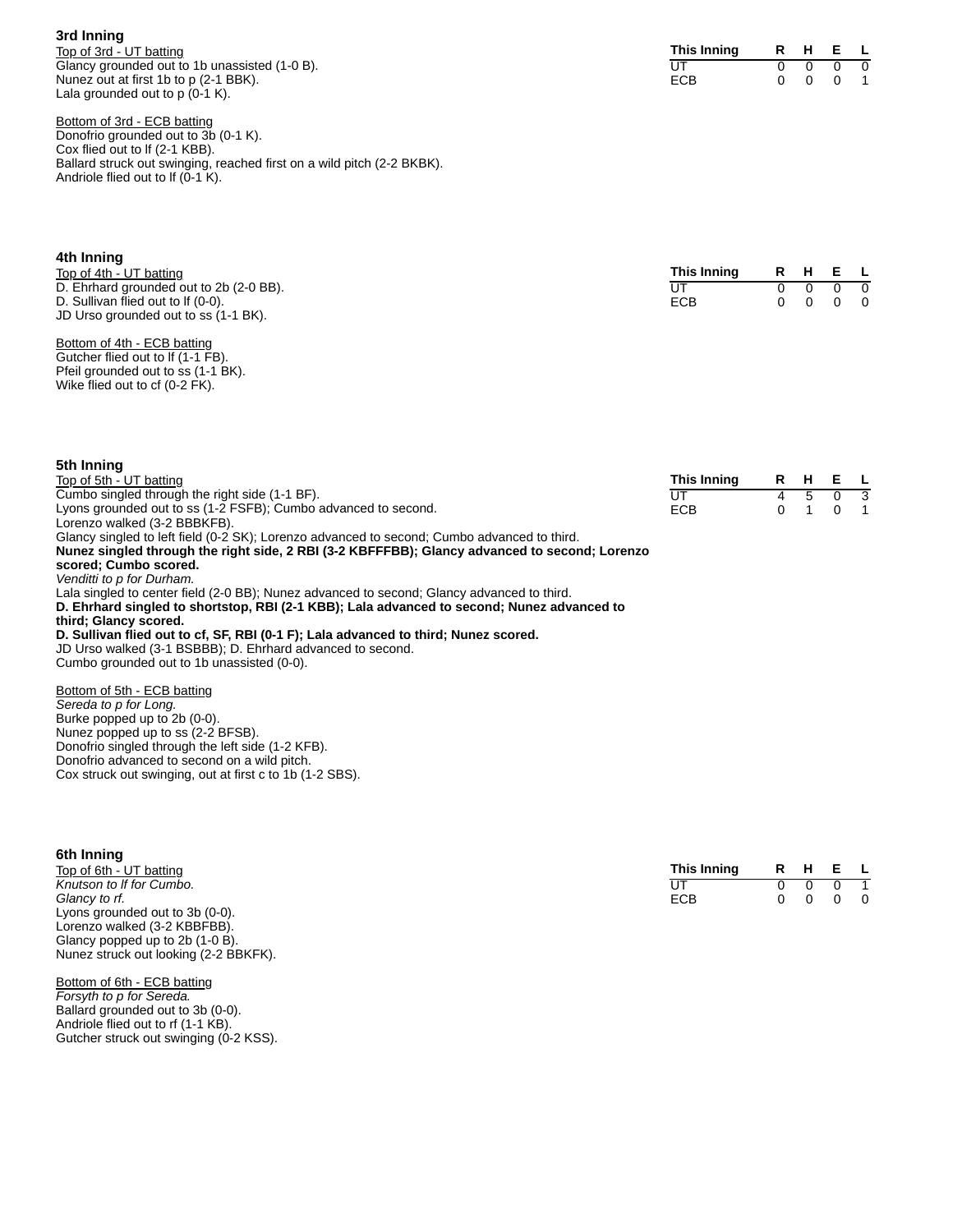# **7th Inning**

Top of 7th - UT batting *D. Ehrhard to ss. Malcom to 1b for D. Sullivan. Jorgensen to 2b for JD Urso. Rulli to c for Lyons. Schlichte to dh for Lorenzo.* Lala grounded out to 2b (1-1 KB). D. Ehrhard grounded out to ss (0-0). Malcom singled up the middle. Jorgensen reached on a fielder's choice to shortstop; Malcom out at second ss to 2b.

Bottom of 7th - ECB batting *D. Ehrhard to ss. Malcom to 1b. Jorgensen to 2b for Lyons. Ross to p for Forsyth.* Pfeil grounded out to 2b (0-2 KS). Wike struck out swinging (1-2 BKSS). Burke struck out looking (2-2 BFBSK).

| 8th Inning                                                                                      |             |   |               |             |                          |
|-------------------------------------------------------------------------------------------------|-------------|---|---------------|-------------|--------------------------|
| Top of 8th - UT batting                                                                         | This Inning |   | R H           | E L         |                          |
| Lashley to p for Venditti.                                                                      | UT.         | 5 | $\mathcal{B}$ | $1 \quad 2$ |                          |
| Knutson walked (3-0 BBBB).                                                                      | <b>ECB</b>  | 0 | $\Omega$      |             | $\overline{\phantom{1}}$ |
| Jorgensen walked (3-0 BBBB); Knutson advanced to second.                                        |             |   |               |             |                          |
| Schlichte struck out looking (2-2 BKFBK).                                                       |             |   |               |             |                          |
| Glancy struck out swinging (1-2 BKKFFS).                                                        |             |   |               |             |                          |
| Nunez singled through the left side, RBI (0-1 F); Jorgensen advanced to second; Knutson scored. |             |   |               |             |                          |
| Lala singled through the right side, advanced to second on a throwing error by rf, RBI (3-2)    |             |   |               |             |                          |
| KBBBK); Nunez advanced to third; Jorgensen scored.                                              |             |   |               |             |                          |
| D. Ehrhard walked (3-2 KBBKBB).                                                                 |             |   |               |             |                          |
| D. Ehrhard advanced to second on a wild pitch; Lala advanced to third on a wild pitch; Nunez    |             |   |               |             |                          |
| scored on a wild pitch.                                                                         |             |   |               |             |                          |
| Malcom walked (3-2 KBFBBB).                                                                     |             |   |               |             |                          |
| D. Ehrhard advanced to third on a wild pitch; Lala scored on a wild pitch, unearned.            |             |   |               |             |                          |
| Jorgensen singled to right center, RBI; Malcom advanced to second; D. Ehrhard scored.           |             |   |               |             |                          |
| Reynolds to p for Lashley.                                                                      |             |   |               |             |                          |

**This Inning R H E L** UT 0 1 0 1 ECB 0 0 0 0

Knutson flied out to rf (1-2 FBF).

Bottom of 8th - ECB batting *D'Emo to p for Ross.* Nunez walked (3-2 FBBFBFFFFB). Donofrio flied out to cf (0-1 K). Cox reached on a fielder's choice to shortstop, advanced to second on a throwing error by 2b (2-1 FBB); Nunez out at second ss to 2b. Ballard grounded out to ss (3-2 FBFBB).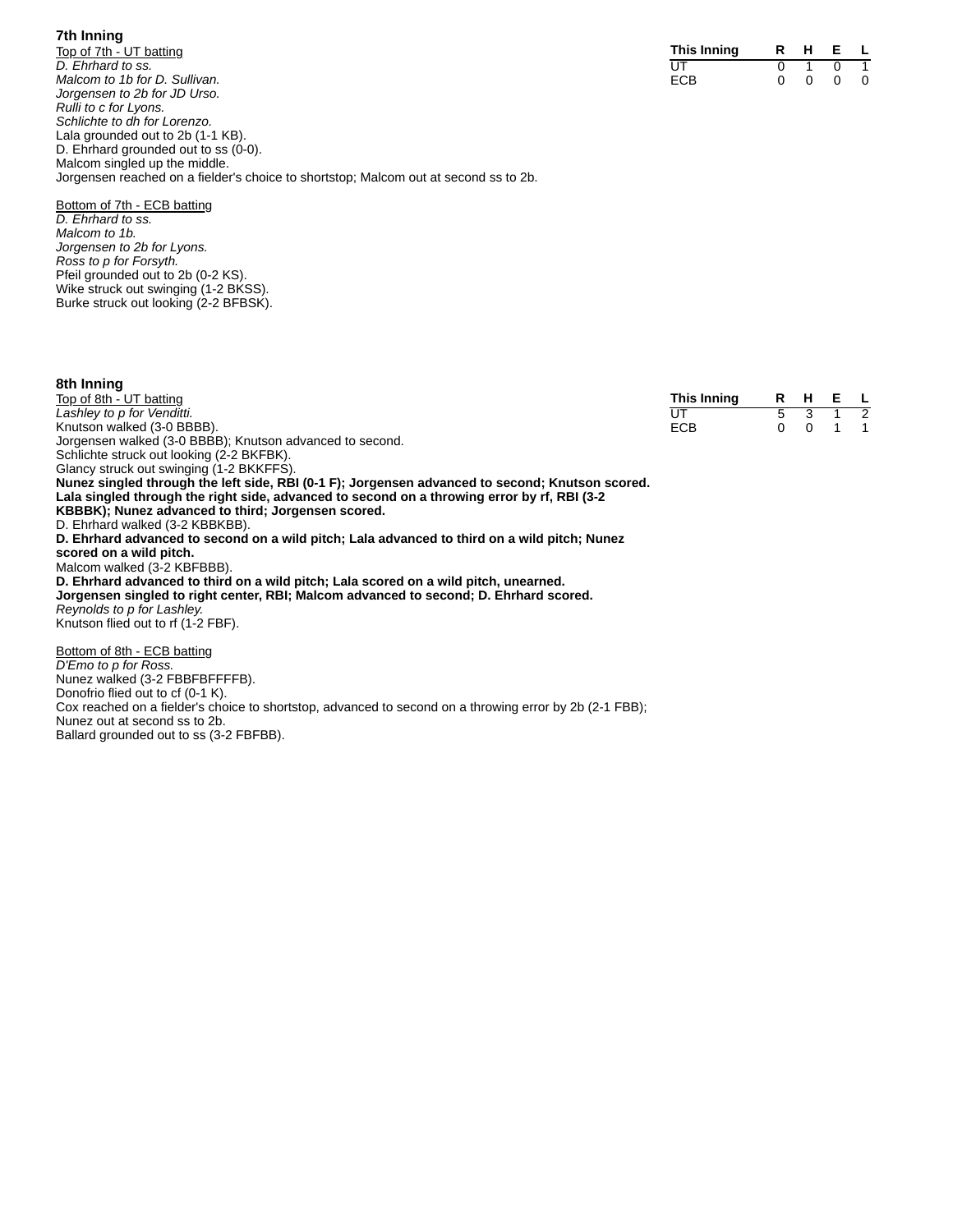# **9th Inning**

Top of 9th - UT batting *Dunnam to p for Reynolds.* Jorgensen singled up the middle (1-1 SB). Schlichte walked (3-2 SSBBBB); Jorgensen advanced to second. Glancy walked (3-2 BSSBBB); Schlichte advanced to second; Jorgensen advanced to third. *Farina pinch hit for Nunez.* **Farina flied out to rf, SF, RBI (3-2 BBBKF); Schlichte advanced to third; Jorgensen scored.** Cadenas walked (3-2 BKBBSFB); Glancy advanced to second. **D. Ehrhard walked, RBI (3-0 BBBB); Cadenas advanced to second; Glancy advanced to third; Schlichte scored on a wild pitch.** *Colon to p for Dunnam.* Malcom struck out swinging (1-2 KKBS). Jorgensen grounded out to 3b unassisted.

| This Inning | R | н |   |  |
|-------------|---|---|---|--|
| UT          |   |   |   |  |
| ECB         | n |   | O |  |

*Cadenas pinch hit for Lala.*

Bottom of 9th - ECB batting *Cadenas to cf. Farina to 3b. D. Martin to p for D'Emo.* Andriole struck out looking (2-2 KBBFK). Gutcher struck out swinging (0-2 KFS). Pfeil singled up the middle (3-1 BBSB). Wike struck out looking (0-2 KFK).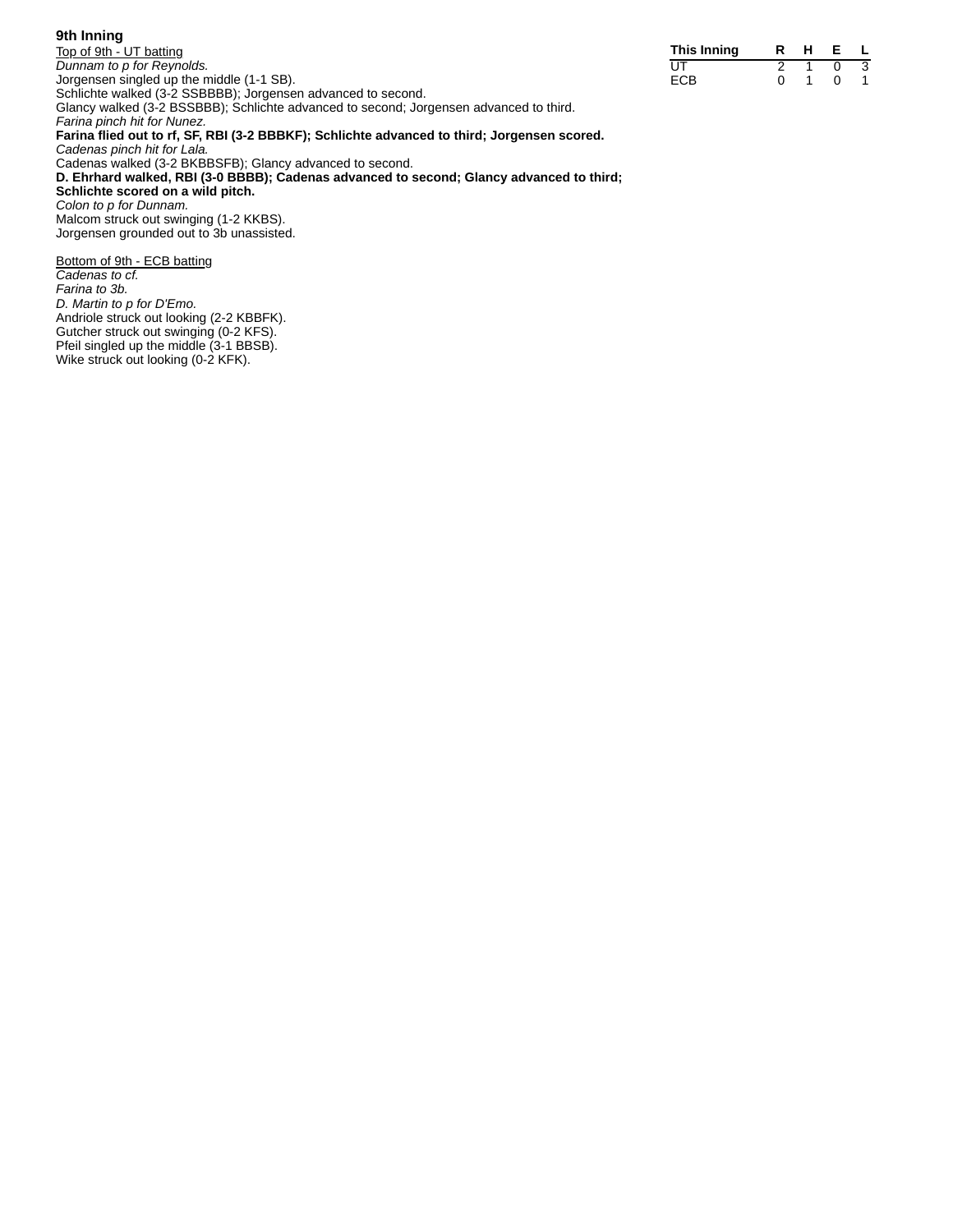# **Scoring Innings - Final Tampa at Eckerd College 5/12/2022 at Turley Complex (St. petersburg, Fla.)**



| <b>Score by Innings</b>                                                                                                                                             |   | 2 | 3 | 4 | 5 | 6 |   | 8 | 9 | R  | н  |   | <b>LOB</b> |  |
|---------------------------------------------------------------------------------------------------------------------------------------------------------------------|---|---|---|---|---|---|---|---|---|----|----|---|------------|--|
| Tampa                                                                                                                                                               | 5 | 0 | 0 | 0 | 4 |   | 0 | 5 | 2 | 16 | 16 |   | 15         |  |
| <b>Eckerd College</b>                                                                                                                                               |   |   | 0 |   |   | 0 | 0 |   | 0 |    | 5  | 2 |            |  |
| Tampa starters:<br>8/cf/Lala; 2/c/D. Ehrhard; 26/1b/D. Sullivan; 11/ss/JD Urso; 19/rf/Cumbo; 0/2b/Lyons; 10/dh/Lorenzo; 29/lf/Glancy; 9/3b/Nunez; 21/p/Long;        |   |   |   |   |   |   |   |   |   |    |    |   |            |  |
| <b>Eckerd College starters:</b><br>4/cf/Burke; 9/dh/Nunez; 3/3b/Donofrio; 26/rf/Cox; 7/ss/Ballard; 25/1b/Andriole; 27/c/Gutcher; 2/lf/Pfeil; 6/2b/Wike; 5/p/Durham; |   |   |   |   |   |   |   |   |   |    |    |   |            |  |
| Top of 1st - UT batting<br>Lala singled to left center (1-0 B).                                                                                                     |   |   |   |   |   |   |   |   |   |    |    |   |            |  |

D. Ehrhard singled through the left side (1-0 B); Lala advanced to second.

D. Sullivan flied out to cf (2-2 FBKFB); Lala advanced to third.

**JD Urso singled through the left side, RBI (0-0); D. Ehrhard advanced to second; Lala scored.**

JD Urso advanced to second on a wild pitch; D. Ehrhard advanced to third on a wild pitch.

**Cumbo reached on a throwing error by 2b, RBI (0-2 KFF); JD Urso advanced to third, scored on the error; D. Ehrhard scored on the error.** Cumbo advanced to second on a wild pitch.

Lyons walked (3-2 KBKBBFB).

Lorenzo singled to left field (0-0); Lyons advanced to second; Cumbo advanced to third.

**Glancy reached on a fielder's choice to second base, RBI (0-1 S); Lorenzo out at second 2b to ss; Lyons advanced to third; Cumbo scored, unearned.**

Nunez walked (3-2 FBBBKB); Glancy advanced to second.

**Lala singled to third base, RBI (1-1 FB); Nunez advanced to second; Glancy advanced to third; Lyons scored, unearned.**

D. Ehrhard fouled out to rf (1-1 BK). 5 R, 5 H, 1 E, 3 LOB.

Bottom of 1st - ECB batting Burke hit by pitch (0-0). Burke out at first p to 1b to 2b to 1b, picked off. Nunez singled to right field, advanced to third on a fielding error by rf (2-2 BBKK). Donofrio grounded out to 3b (0-0). **Cox singled to third base, RBI (3-2 BBBKK); Nunez scored, unearned.** Ballard struck out swinging, out at first c to 1b (1-2 KBF). 1 R, 2 H, 1 E, 1 LOB. Bottom of 2nd - ECB batting Andriole walked (3-2 BBFBKB). Gutcher hit by pitch (2-1 BBS); Andriole advanced to second. Pfeil struck out swinging (2-2 KBSBFF). Wike reached on a fielder's choice to shortstop (0-2 FSF); Gutcher out at second ss to 2b; Andriole advanced to third. **Burke singled down the lf line, RBI (0-2 KS); Wike advanced to second; Andriole scored.** Nunez struck out swinging, out at first c to 1b (1-2 FFB). 1 R, 1 H, 0 E, 2 LOB. Top of 5th - UT batting Cumbo singled through the right side (1-1 BF). Lyons grounded out to ss (1-2 FSFB); Cumbo advanced to second. Lorenzo walked (3-2 BBBKFB). Glancy singled to left field (0-2 SK); Lorenzo advanced to second; Cumbo advanced to third. **Nunez singled through the right side, 2 RBI (3-2 KBFFFBB); Glancy advanced to second; Lorenzo scored; Cumbo scored.** *Venditti to p for Durham.* Lala singled to center field (2-0 BB); Nunez advanced to second; Glancy advanced to third. **D. Ehrhard singled to shortstop, RBI (2-1 KBB); Lala advanced to second; Nunez advanced to third; Glancy scored. D. Sullivan flied out to cf, SF, RBI (0-1 F); Lala advanced to third; Nunez scored.** JD Urso walked (3-1 BSBBB); D. Ehrhard advanced to second. Cumbo grounded out to 1b unassisted (0-0). 4 R, 5 H, 0 E, 3 LOB. Top of 8th - UT batting *Lashley to p for Venditti.* Knutson walked (3-0 BBBB). Jorgensen walked (3-0 BBBB); Knutson advanced to second. Schlichte struck out looking (2-2 BKFBK). Glancy struck out swinging (1-2 BKKFFS). **Nunez singled through the left side, RBI (0-1 F); Jorgensen advanced to second; Knutson scored. Lala singled through the right side, advanced to second on a throwing error by rf, RBI (3-2 KBBBK); Nunez advanced to third; Jorgensen scored.** D. Ehrhard walked (3-2 KBBKBB). **D. Ehrhard advanced to second on a wild pitch; Lala advanced to third on a wild pitch; Nunez scored on a wild pitch.** Malcom walked (3-2 KBFBBB).

**D. Ehrhard advanced to third on a wild pitch; Lala scored on a wild pitch, unearned.**